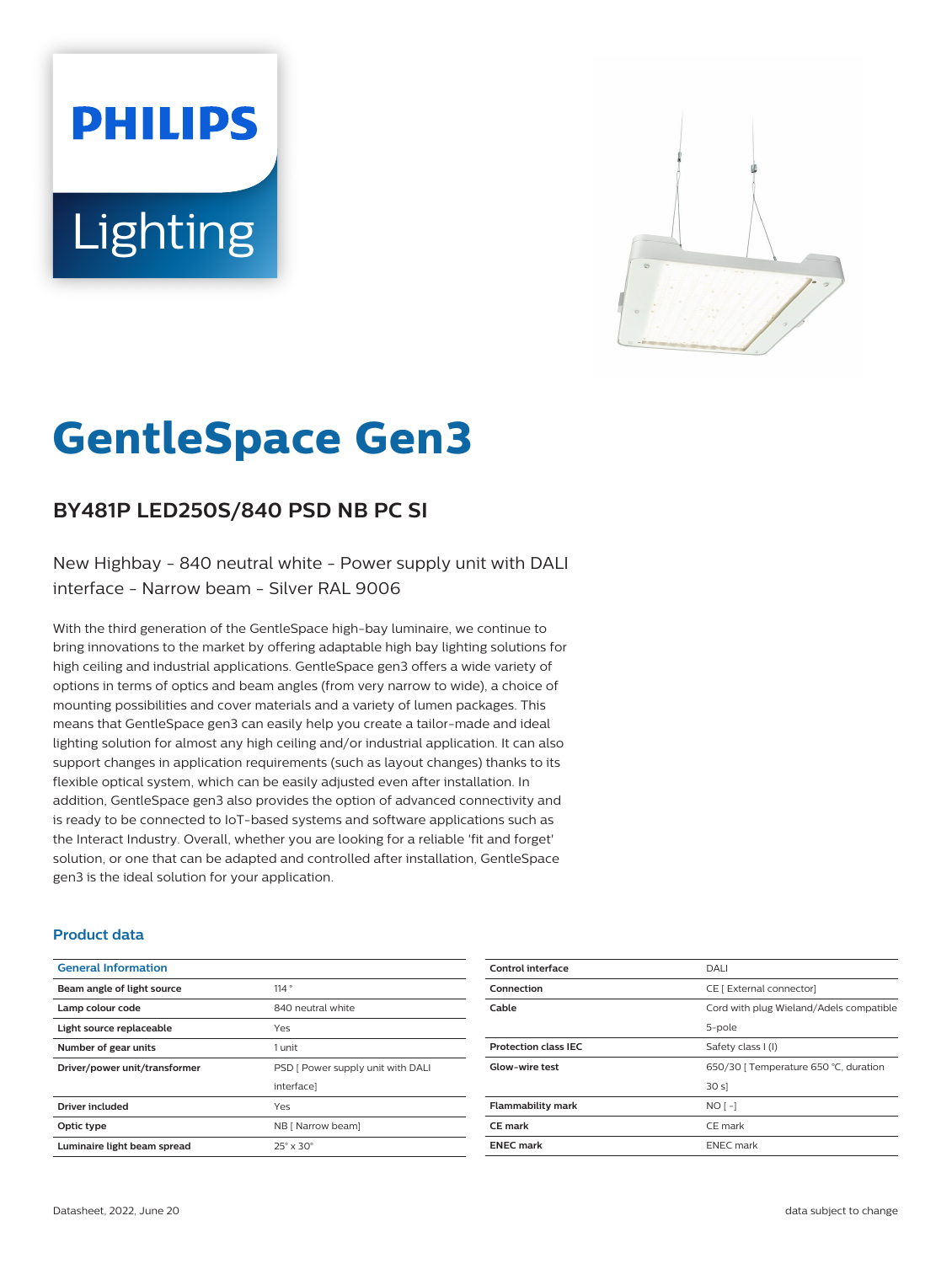## **GentleSpace Gen3**

| <b>Warranty period</b>                  | 5 years                                   |
|-----------------------------------------|-------------------------------------------|
| <b>Constant light output</b>            | No                                        |
| Number of products on MCB (16 A type B) | 12                                        |
| Photobiological risk                    | Photobiological risk group 1 @ 200mm to   |
|                                         | EN62471                                   |
| <b>EU RoHS compliant</b>                | Yes                                       |
| <b>Product family code</b>              | BY481P [ New Highbay]                     |
| Unified glare rating CEN                | Not applicable                            |
|                                         |                                           |
| <b>Operating and Electrical</b>         |                                           |
| <b>Input Voltage</b>                    | 220-240 V                                 |
| Input frequency                         | 50 to 60 Hz                               |
| Initial CLO power consumption           | - W                                       |
| Average CLO power consumption           | $-W$                                      |
| Inrush current                          | 5.1A                                      |
| Inrush time                             | 76 ms                                     |
| Power factor (min.)                     | 0.9                                       |
|                                         |                                           |
| <b>Controls and Dimming</b>             |                                           |
| Dimmable                                | Yes                                       |
|                                         |                                           |
| <b>Mechanical and Housing</b>           |                                           |
| <b>Housing material</b>                 | Aluminium                                 |
| Reflector material                      |                                           |
|                                         |                                           |
| Optic material                          | Polycarbonate                             |
| Optical cover/lens material             | Polycarbonate                             |
| <b>Fixation material</b>                | Steel                                     |
| Optical cover/lens finish               | Clear                                     |
| Overall length                          | 600 mm                                    |
| <b>Overall width</b>                    | 490 mm                                    |
| <b>Overall height</b>                   | 110 mm                                    |
| Colour                                  | Silver RAL 9006                           |
| Dimensions (height x width x depth)     | 110 x 490 x 600 mm (4.3 x 19.3 x 23.6 in) |
|                                         |                                           |
| <b>Approval and Application</b>         |                                           |
| Ingress protection code                 | IP65 [ Dust penetration-protected, jet-   |
|                                         | proof]                                    |
| Mech. impact protection code            | IK08 [5 J vandal-protected]               |

| <b>Initial Performance (IEC Compliant)</b> |                        |
|--------------------------------------------|------------------------|
| Initial luminous flux (system flux)        | 25000 lm               |
| Luminous flux tolerance                    | $+/-10%$               |
| Initial LED luminaire efficacy             | 154 lm/W               |
| Lamp colour temperature                    | 4000 K                 |
| <b>Colour Rendering Index</b>              | >80                    |
| Initial chromaticity                       | $(0.38, 0.38)$ SDCM <3 |
| Initial input power                        | 162 W                  |
| Power consumption tolerance                | $+/-10%$               |
|                                            |                        |

#### **Over Time Performance (IEC Compliant)**

| Control gear failure rate at median useful life 5 %  |            |
|------------------------------------------------------|------------|
| 50.000h                                              |            |
| Control gear failure rate at median useful life 10 % |            |
| 100.000 h                                            |            |
| Lumen maintenance at median useful life*             | L90        |
| 50.000h                                              |            |
| Lumen maintenance at median useful life*             | <b>L80</b> |
| 100.000 h                                            |            |
|                                                      |            |

 $\overline{\phantom{0}}$ 

#### **Application Conditions**

| Ambient temperature range          | $-30$ to $+45$ °C |
|------------------------------------|-------------------|
| Performance ambient temperature Tq | 45 °C             |
| Maximum dimming level              | 10%               |
| Suitable for random switching      | Nο                |
|                                    |                   |

| <b>Product Data</b>               |                                 |
|-----------------------------------|---------------------------------|
| <b>Full product code</b>          | 871869940795700                 |
| Order product name                | BY481P LED250S/840 PSD NB PC SI |
| EAN/UPC - product                 | 8718699407957                   |
| Order code                        | 910500465602                    |
| SAP numerator - quantity per pack |                                 |
| Numerator - packs per outer box   |                                 |
| <b>SAP</b> material               | 910500465602                    |
| SAP net weight (piece)            | 11.000 kg                       |
|                                   |                                 |